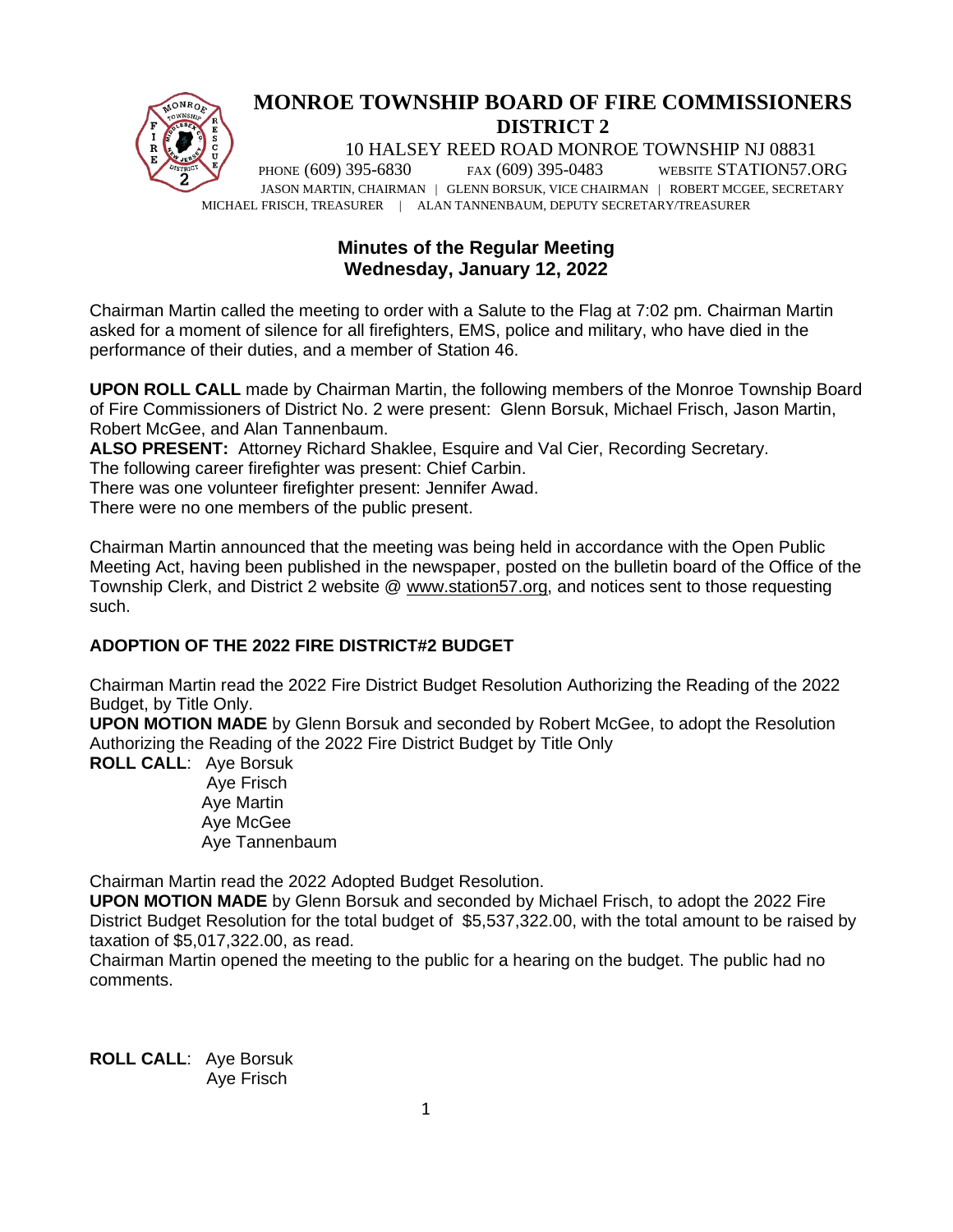Regular Meeting January 12, 2022

Aye Martin Aye McGee Aye Tannenbaum

Chairman Martin read the 2022 Temporary Budget Resolution, which requires that where any contracts, commitments or payments are to be made prior to the adoption of the final budget, temporary appropriations shall be made for the purpose and in the amounts required and in the manner and time therein provided; and the date of this is prior to January 29, 2022. **UPON MOTION MADE** by Robert McGee and seconded by Glenn Borsuk, to adopt the 2022 Temporary Budget, as read. **ROLL CALL**: Aye Borsuk

Aye Frisch Aye Martin Aye McGee Aye Tannenbaum

# **SECOND READING OF RESOLUTION FOR HIRING**

Chairman Martin read the Resolution Appointing Ryan Rickards as a Probationary Firefighter, on a second reading.

**UPON MOTION MADE** by Glenn Borsuk and seconded by Robert McGee, to appoint Ryan Rickards as a probationary firefighter.

Chairman Martin opened the meeting to the public. The public had no comments.

**ROLL CALL**: Aye Borsuk Aye Frisch Aye Martin Aye McGee Aye Tannenbaum

## **MINUTES**

Chairman Martin asked for a review of the December 8, 2021 minutes. Attorney Shaklee had a correction to the spelling of a name on page 4.

**UPON MOTION MADE** by Glenn Borsuk and seconded by Mike Frisch, to adopt the minutes of the regular meeting of December 8, 2021, as amended.

**ROLL CALL**: Aye Borsuk

Aye Frisch Aye Martin Aye McGee Aye Tannenbaum

# **CLAIMS AGAINST THE BOARD & TREASURERS REPORT**

Chairman Martin asked the board to review the claims against the board and for the treasurer's report.

Commissioner Frisch read the report: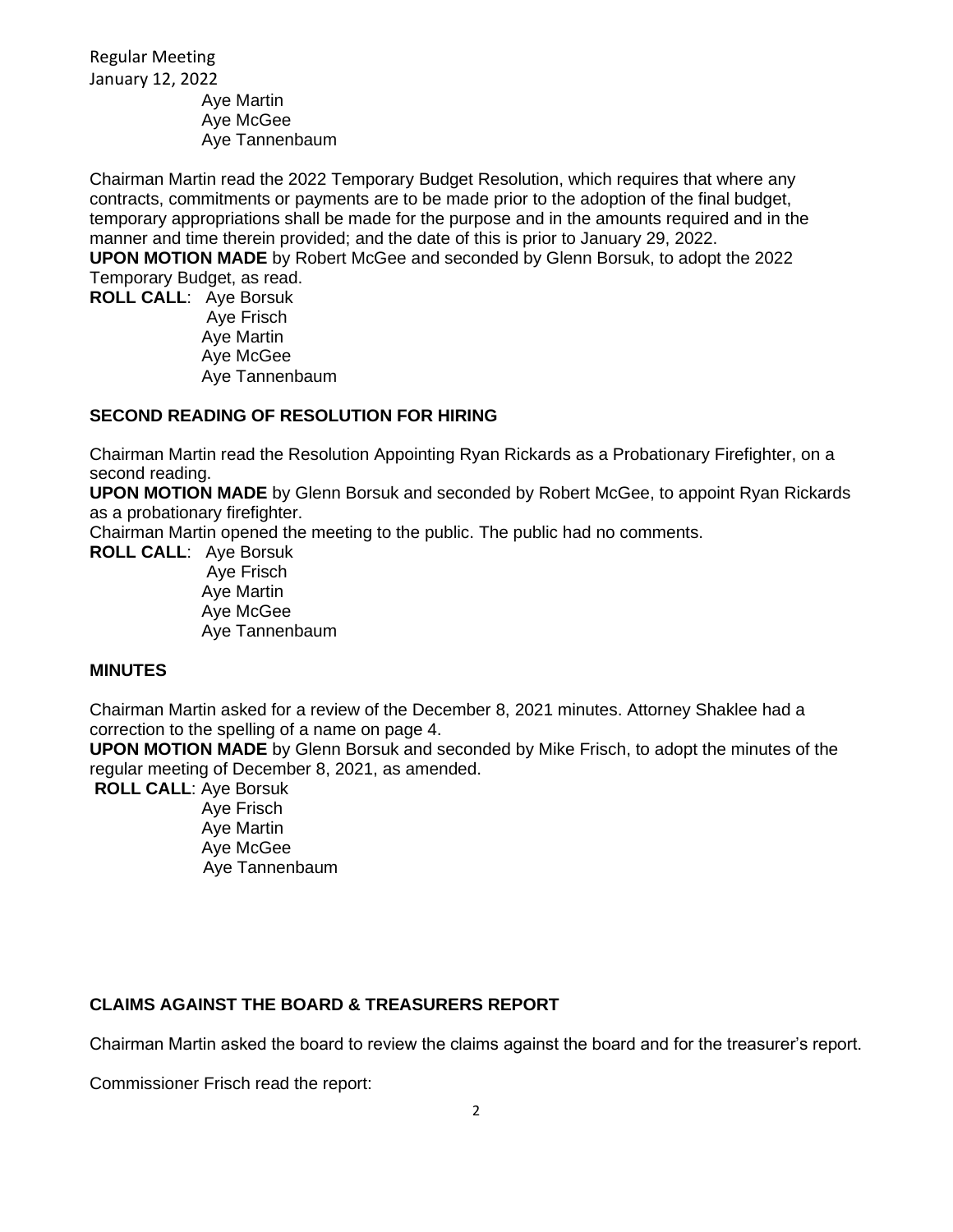Regular Meeting January 12, 2022 General Operating Claims Total \$237,518.11 Net Payroll Claims Total \$115,954.66 Total Claims against the Board \$353,472.77 Period ending January 12, 2022

| <b>Undesignated Funds</b> |                |
|---------------------------|----------------|
| Amboy                     | \$2,520,524.62 |
| Petty Cash                | \$170.00       |
| <b>Designated Funds</b>   |                |
| Amboy                     | \$198,789.33   |
| <b>Total Funds</b>        | \$2,719,483.95 |

**UPON MOTION MADE** by Robert McGee and seconded by Mike Frisch, claims against the Monroe Township Board of Fire Commissioners of District No. 2 were approved in the amount of \$353,472.77. **ROLL CALL**: Aye Borsuk

 Aye Frisch Aye Martin Aye McGee Aye Tannenbaum

#### **OLD BUSINESS**

Chairman Martin asked if any old business to report. The board had nothing to report.

#### **NEW BUSINESS**

Chairman Martin mentioned he spoke to Linda from Middlesex County Board of Elections, who stated January 20th is their cutoff and they will print registration books. Board is expecting to use the voting machine again.

# **VOLUNTEER FIRE COMPANY REPORT**

Chairman Martin asked if there was a Volunteer Report. Ms. Awad reported volunteers are looking forward to the new year starting up.

#### **CHIEF'S REPORT**

Chairman Martin asked for a report from Fire Prevention.

Chief Carbin reported on:

- Fire prevention deposit
- Inspection report
- Reviewed Incident Run log
- Suburban Chiefs meeting will be in District 2 this month
- Car is sold and putting package together for new owner
- Hose testing is complete

## **MEETING OPEN TO THE PUBLIC**

Chairman Martin asked if the public comments. The public had no comments.